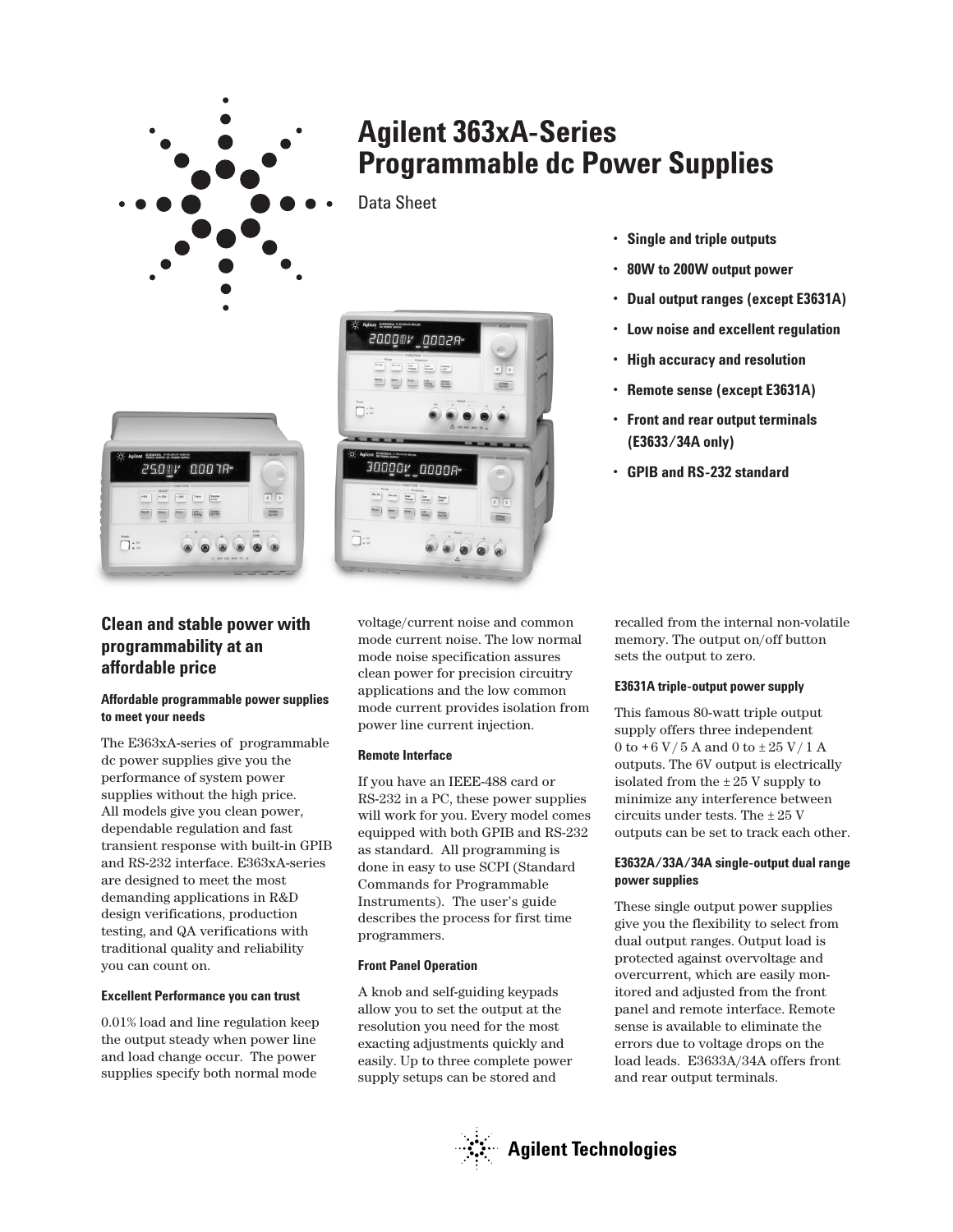# **E3631A/32A/33A/34A Programmable dc Power Supply Specifications**

| <b>Model Number</b>                                                                  | E3631A                                                                                                                                                                     |                                 |                             | E3632A                                          | E3633A                                 | E3634A                                |
|--------------------------------------------------------------------------------------|----------------------------------------------------------------------------------------------------------------------------------------------------------------------------|---------------------------------|-----------------------------|-------------------------------------------------|----------------------------------------|---------------------------------------|
|                                                                                      |                                                                                                                                                                            |                                 | 3                           |                                                 |                                        |                                       |
| dc Output<br>Rating (0°C to 40°C)                                                    | $0$ to +6 V,<br>$0$ to $5$ A                                                                                                                                               | $0$ to $+25$ V,<br>$0$ to $1$ A | 0 to -25 V,<br>$0$ to $1$ A | 0 to 15 V / 7A or<br>0 to 30 V / 4 A            | 0 to 8 V / 20 A or<br>0 to 20 V / 10 A | 0 to 25 V / 7 A or<br>0 to 50 V / 4 A |
| Load Regulation <sup>1</sup><br>$\pm$ (% of output + offset)                         | $< 0.01\% + 2$ mV<br>$<$ 0.01% + 250 uA                                                                                                                                    |                                 |                             |                                                 |                                        |                                       |
| <b>Line Regulation</b><br>$\pm$ (% of output + offset)                               | $< 0.01\% + 2$ mV<br><0.01% + 250 uA                                                                                                                                       |                                 |                             |                                                 |                                        |                                       |
| Ripple and Noise (20 Hz to 20 MHz)                                                   |                                                                                                                                                                            |                                 |                             |                                                 |                                        |                                       |
| Normal Mode Voltage                                                                  |                                                                                                                                                                            | <350 uVrms / 2 mVpp             |                             | <350 uVrms / 3 mVpp<br><500 uVrms / 3 mVpp      |                                        |                                       |
| Normal Mode Current                                                                  | $<$ 2 m $Arms$                                                                                                                                                             | $< 500$ uArms                   |                             | $<$ 2 m $Arms$                                  |                                        |                                       |
| Common Mode Current                                                                  | <1.5 uArms                                                                                                                                                                 |                                 |                             |                                                 |                                        |                                       |
| Accuracy 12 Mos $(25^{\circ}C + 5^{\circ}C)$ , $\pm$ (% output + offset)             |                                                                                                                                                                            |                                 |                             |                                                 |                                        |                                       |
| Programming                                                                          |                                                                                                                                                                            |                                 |                             |                                                 |                                        |                                       |
| Voltage                                                                              | $0.1\% + 5$ mV                                                                                                                                                             | $0.05% + 20$ mV                 |                             | $0.05% + 10$ mV                                 |                                        |                                       |
| Current                                                                              | $0.2% + 10$ mA                                                                                                                                                             | $0.15% + 4 mA$                  |                             | $0.2% + 10$ mA                                  |                                        |                                       |
| Readback                                                                             |                                                                                                                                                                            |                                 |                             |                                                 |                                        |                                       |
| Voltage                                                                              | $0.1\% + 5$ mV                                                                                                                                                             | $0.05% + 10$ mV                 |                             | $0.05% + 5$ mV                                  |                                        |                                       |
| Current                                                                              | $0.2% + 10$ mA                                                                                                                                                             | $0.15% + 4$ mA                  |                             | $0.15% + 5mA$                                   |                                        |                                       |
| <b>Resolution</b>                                                                    |                                                                                                                                                                            |                                 |                             |                                                 |                                        |                                       |
| Program                                                                              | $0.5$ mV / $0.5$ mA                                                                                                                                                        | $1.5$ mV / 0.1 mA               |                             | 1 mV / 0.5 mA                                   | $1$ mV $/1$ mA                         | 3 mV / 0.5 mA                         |
| Readback                                                                             | $0.5$ mV / $0.5$ mA                                                                                                                                                        | 1.5 mV / 0.1 mA                 |                             | $0.5$ mV / $0.1$ mA                             | $0.5$ mV / 1mA                         | 1.5 mV / 0.5 mA                       |
| Meter                                                                                | 1 mV / 1 mA                                                                                                                                                                | 10 mV / 1mA                     |                             | $1$ mV $/1$ mA                                  | 1 mV / 1 mA (<10 A), 10 m A (≥10 A)    |                                       |
| <b>Transient Response</b>                                                            | Less than 50 usec for output to recover to within 15 mV following a change in output current from full load to half load or vice versa.                                    |                                 |                             |                                                 |                                        |                                       |
| <b>Command Processing Time<sup>2</sup></b>                                           | $<$ 100 msec                                                                                                                                                               |                                 |                             |                                                 |                                        |                                       |
| OVP/OCP                                                                              |                                                                                                                                                                            |                                 |                             |                                                 |                                        |                                       |
| Accuracy,<br>$\pm$ (% output + offset)                                               | N/A                                                                                                                                                                        |                                 |                             | $0.5\% + 0.5$ V / 0.5% + 0.5 A                  |                                        |                                       |
| Activation time                                                                      | N/A                                                                                                                                                                        |                                 |                             | 1.5 msec, OVP ≥3 V / <10 msec, OVP <3 V and OCP |                                        |                                       |
| <b>Temperature Coefficient per °C</b> $\pm$ (% output + offset)                      |                                                                                                                                                                            |                                 |                             |                                                 |                                        |                                       |
| Voltage                                                                              | $0.01\% + 2$ mV<br>$0.01\% + 3$ mV                                                                                                                                         |                                 |                             |                                                 |                                        |                                       |
| Current                                                                              | $0.02% + 3 mA$<br>$0.02\% + 0.5$ mA                                                                                                                                        |                                 |                             | $0.02% + 3 mA$                                  |                                        |                                       |
| <b>Stability</b> , constant output & temperature $\pm$ (% of output + offset), 8 hrs |                                                                                                                                                                            |                                 |                             |                                                 |                                        |                                       |
| Voltage                                                                              | $0.03% + 1$ mV                                                                                                                                                             |                                 | $0.02% + 2$ mV              | $0.02% + 1$ mV                                  |                                        |                                       |
| Current                                                                              | $0.1% + 3mA$                                                                                                                                                               | $0.05% + 1 mA$                  |                             | $0.1\% + 1$ mA                                  |                                        |                                       |
| 1 <sub>V</sub><br>0.7V<br>Remote Sense Max voltage in each load lead                 |                                                                                                                                                                            |                                 |                             |                                                 |                                        |                                       |
| Voltage Programming Speed, to within 1% of total excursion                           |                                                                                                                                                                            |                                 |                             |                                                 |                                        |                                       |
| Up<br>Full Load<br>No Load                                                           | 11 msec<br>10 msec                                                                                                                                                         |                                 | 50 msec<br>45 msec          | 50 msec<br>20 msec                              | 95 msec<br>45 msec                     | 80 msec<br>100 msec                   |
| Full Load<br>Down<br>No Load                                                         | 13 msec<br>200 msec                                                                                                                                                        |                                 | 20 msec<br>400 msec         | 45 msec<br>400 msec                             | 30 msec<br>450 msec                    | 30 msec<br>450 msec                   |
| <b>AC Input</b> (47 Hz - 63 Hz)                                                      | 100 Vac ±10% (Opt 0E9) / 115 Vac ±10% (Std) / 230 Vac ±10% (Opt 0E3)                                                                                                       |                                 |                             |                                                 |                                        |                                       |
| <b>Dimension/Net Weight</b>                                                          | 213 mm W x 133 mm H x 348 mm D<br>213 mm W x 133 mm H x 348 mm D<br>$(8.4 \times 5.2 \times 13.7 \text{ in})$ / 8.2 kg (18 lbs)<br>(8.4 x 5.2 x 13.7 in) / 9.5 kg (21 lbs) |                                 |                             |                                                 |                                        |                                       |
| <b>Warranty</b>                                                                      | 3 years                                                                                                                                                                    |                                 |                             |                                                 |                                        |                                       |
| <b>Product Regulation</b>                                                            | Certified to CSA 22.2 No. 231 (for E3631A), No. 1010.1 (for E3632A/33A/34A); conforms to IEC 1010-1; carries CE mark;<br>complies with CISPR-11, Group 1, Class A          |                                 |                             |                                                 |                                        |                                       |

Note: 1. With sense terminal connected for E3632A/33A/34A.

2. Maximum time for output to change after receipt of commands.